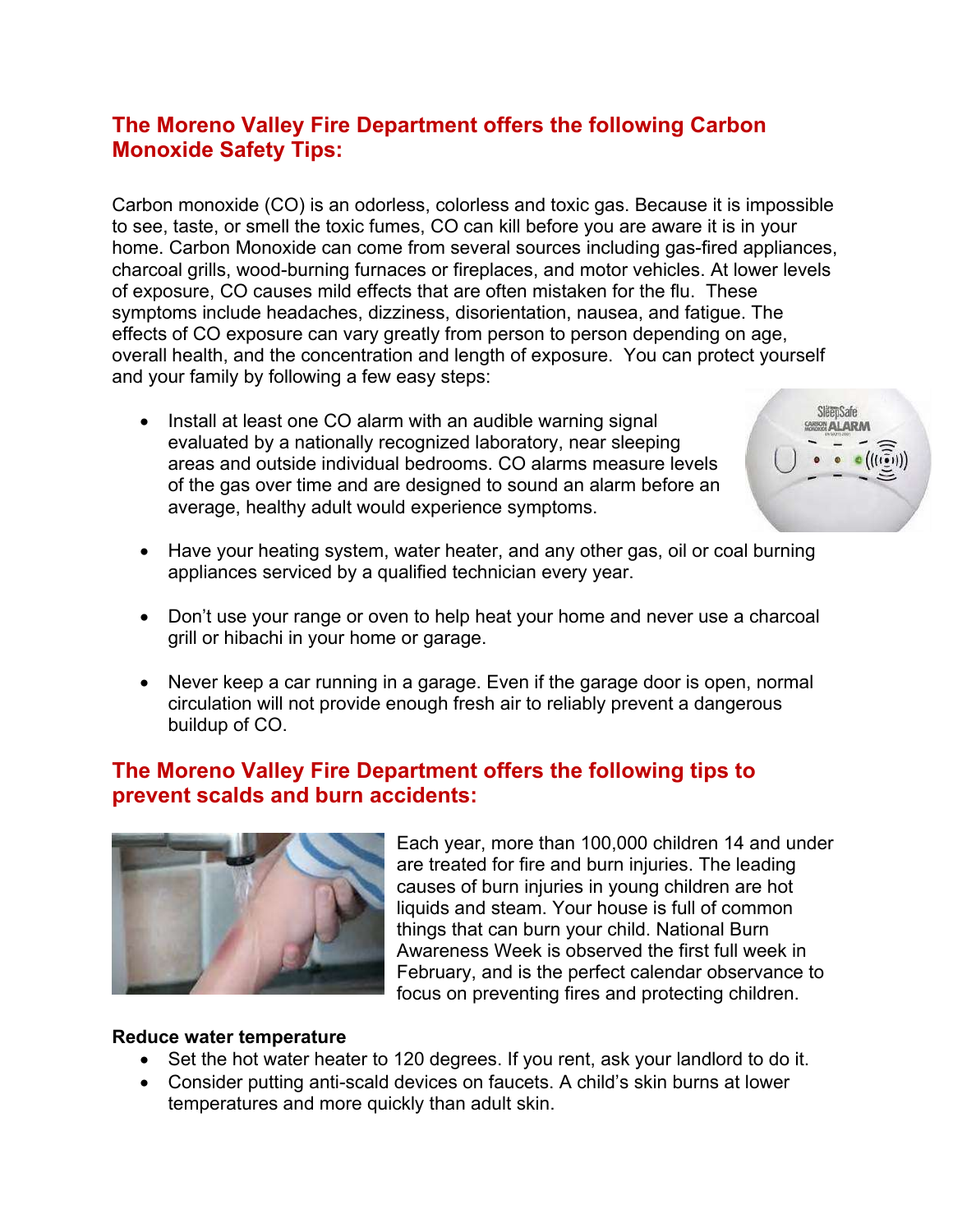## **Establish a "Kid-Free Zone"**

- Make the stove area a "Kid- Free Zone" (3 feet is a good distance). Mark it on the floor with bright tape.
- Always stay in the kitchen when your children are there.
- Do not hold children while cooking or while carrying hot foods or liquids.

## **Avoid hot spills**

- Cook with pots and pans on back burners; turn handles away from the front.
- Do not place hot foods or liquids near the counter or table's edge.

### **Test food and drink temperature**

- Taste cooked food and heated liquids to make sure they're not too hot.
- Never microwave a baby's bottle. Drinks heated in a microwave may be much hotter than their containers.
- Heat bottles with warm water and test before feeding.

#### **Remove items that burn**

- Teach your child to never touch matches or lighters. Store these items in locked cabinets and do not use these items for fun —children can imitate you.
- Keep children away from candles and other open flames.
- Keep cords out of your children's reach.

# **The Office Of Emergency Management Offers The Following**

## **Information:**

Even with the recent rain and snow the City of Moreno Valley experienced, California is still in a severe drought and still in a State of Emergency declaration. Within this declaration, the Governor states that California is facing one of the driest years in recorded state history and suggests that each person cut their water usage by 20 percent in order to conserve. In order to increase



awareness on this critical matter, the Office of Emergency Management offers the following tips to help in the water conservation efforts:

- Turning off the water while you brush your teeth can save 4 gallons of water a minute. That's 200 gallons a week for a family of four.
- Turning off the water while you shave can save more than 100 gallons of water a week.
- Fixing a leak can save 500 gallons of water each month.